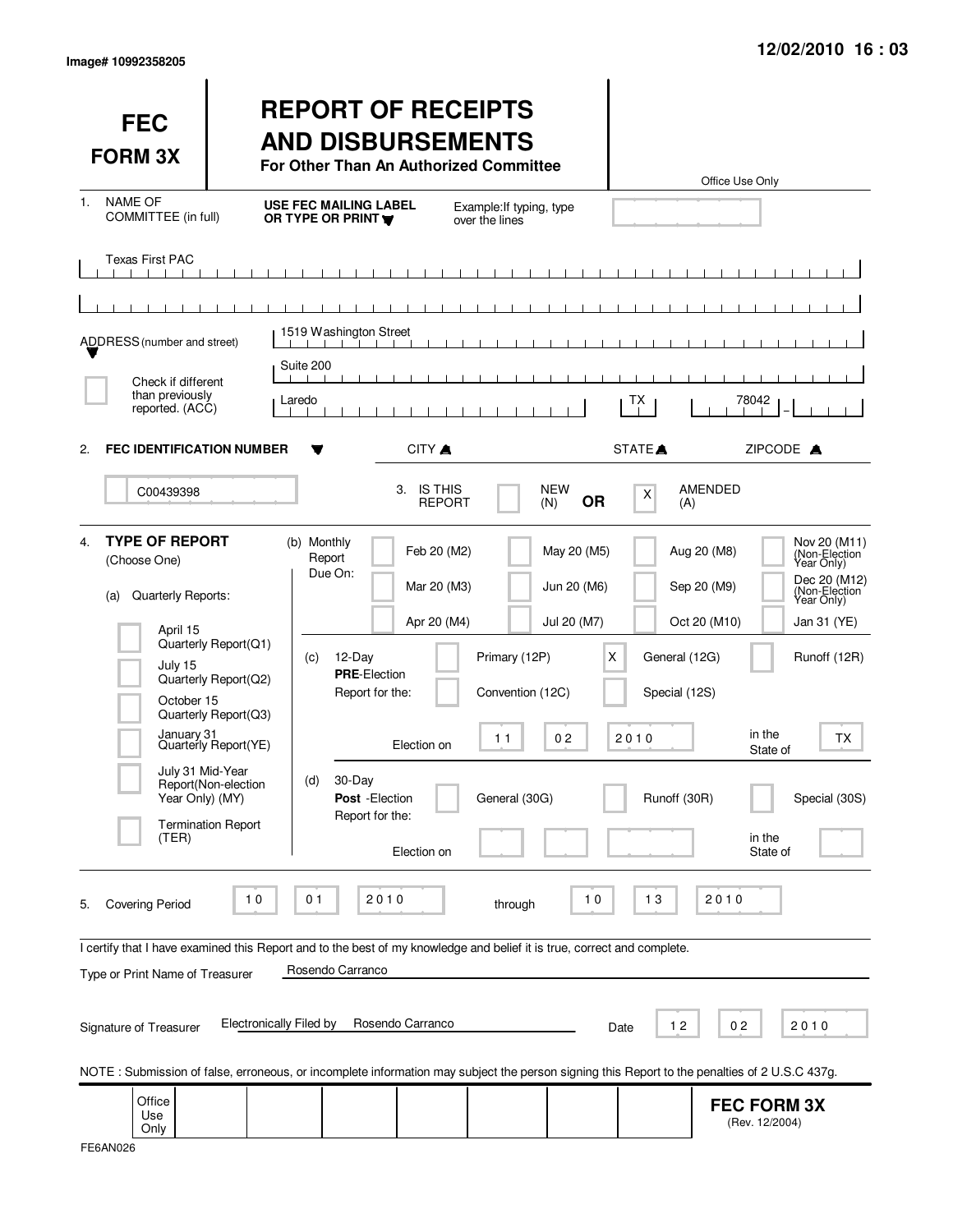**Image# 10992358206**

**SUMMARY PAGE OF RECEIPTS AND DISBURSEMENTS**

**2 / 10**

| FEC Form 3X (Rev. 02/2003)                                                                               | UF REUEIP IS AND DISBURSEMENTS                                                | 2/10                                                      |
|----------------------------------------------------------------------------------------------------------|-------------------------------------------------------------------------------|-----------------------------------------------------------|
| Write or Type Committee Name<br><b>Texas First PAC</b>                                                   |                                                                               |                                                           |
| Report Covering the Period:<br>From:                                                                     | Y Y Y<br>M M<br>D D<br>2010<br>0 <sub>1</sub><br>10                           | $Y$ $Y$ $Y$<br>M M<br>D<br>" D<br>13<br>2010<br>10<br>To: |
|                                                                                                          | <b>COLUMN A</b><br><b>This Period</b>                                         | <b>COLUMN B</b><br><b>Calendar Year-to-Date</b>           |
| Cash on Hand<br>6.<br>(a)<br>$2010$ $VV$<br>Y<br>January 1                                               |                                                                               | 1996.18                                                   |
| Cash on Hand at<br>(b)<br>Begining of Reporting Period                                                   | 6396.18                                                                       |                                                           |
| Total Receipts (from Line 19)<br>(c)                                                                     | 5000.00                                                                       | 36000.00                                                  |
| Subtotal (add lines 6(b) and<br>(d)                                                                      |                                                                               |                                                           |
| 6(c) for Column A and Lines<br>$6(a)$ and $6(c)$ for Column B)                                           | 11396.18                                                                      | 37996.18                                                  |
| Total Disbursements (from Line 31)<br>7.                                                                 | 7600.00                                                                       | 34200.00                                                  |
| Cash on Hand at Close of<br>8.<br><b>Reporting Period</b><br>(subtract Line 7 from Line 6(d))            | 3796.18                                                                       | 3796.18                                                   |
| Debts and Obligations owed<br>то<br>9.<br>the committee (Itemize all on<br>Schedule C and/or Schedule D) | 0.00                                                                          |                                                           |
| 10. Debts and Obligations owed<br>BY<br>the committee (Itemize all on<br>Schedule C and/or Schedule D)   | 0.00                                                                          |                                                           |
|                                                                                                          | This Committee has qualified as a multicandidate committee. (see FEC FORM 1M) |                                                           |
|                                                                                                          | For further information contact:                                              |                                                           |
|                                                                                                          | Federal Election Commission                                                   |                                                           |

999 E street, NW Washington, DC 20463

Toll Free 800-424-9530 Local 202-694-1100

FE6AN026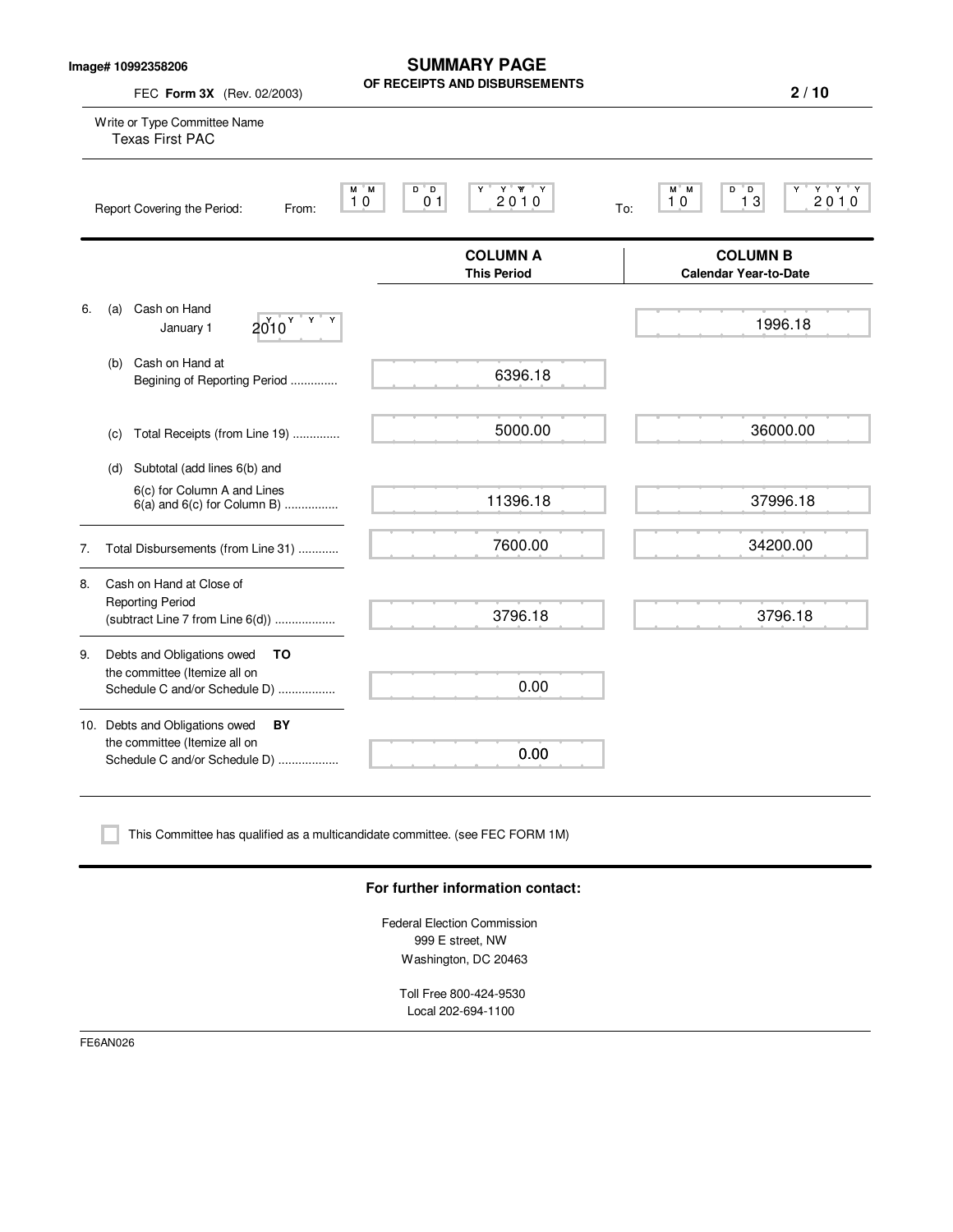### **Image# 10992358207**

# **DETAILED SUMMARY PAGE OF RECEIPTS**

**3 / 10**

| FEC Form 3X (Rev. 06/2004)                                                                         |                                             | 3/10                                                                                                                                                        |
|----------------------------------------------------------------------------------------------------|---------------------------------------------|-------------------------------------------------------------------------------------------------------------------------------------------------------------|
| Write or Type Committee Name<br><b>Texas First PAC</b>                                             |                                             |                                                                                                                                                             |
| M M<br>10<br>Report Covering the Period:<br>From:                                                  | 2010<br>D D<br>0 <sub>1</sub>               | $\begin{array}{c} \begin{array}{c} \mathbf{Y} & \mathbf{Y} \\ 2 & 0 & 1 \end{array} \\ \mathbf{0} \end{array}$<br>M M<br>D D<br>1 <sup>3</sup><br>10<br>To: |
| I. Receipts                                                                                        | <b>COLUMN A</b><br><b>Total This Period</b> | <b>COLUMN B</b><br><b>Calendar Year-to-Date</b>                                                                                                             |
| 11. Contributions (other than loans) From:<br>Individuals/Persons Other<br>(a)                     |                                             |                                                                                                                                                             |
| <b>Than Political Committees</b><br>Itemized (use Schedule A)<br>(i)                               | 5000.00                                     | 31000.00                                                                                                                                                    |
|                                                                                                    | 0.00                                        | 0.00                                                                                                                                                        |
| (iii) TOTAL (add<br>Lines $11(a)(i)$ and $(ii)$<br>₱                                               | 5000.00                                     | 31000.00                                                                                                                                                    |
| Political Party Committees<br>(b)                                                                  | 0.00                                        | 0.00                                                                                                                                                        |
| <b>Other Political Committees</b><br>(c)<br><b>Total Contributions (add Lines</b><br>(d)           | 0.00                                        | 5000.00                                                                                                                                                     |
| $11(a)(iii),(b)$ and $(c)$ ) (Carry<br>▶<br>Totals to Line 33, page 5)                             | 5000.00                                     | 36000.00                                                                                                                                                    |
| 12. Transfers From Affiliated/Other                                                                | 0.00                                        | 0.00                                                                                                                                                        |
|                                                                                                    | 0.00                                        | 0.00                                                                                                                                                        |
| 14. Loan Repayments Received<br>15. Offsets To Operating Expenditures                              | 0.00                                        | 0.00                                                                                                                                                        |
| (Refunds, Rebates, etc.)<br>(Carry Totals to Line 37, page 5)<br>16. Refunds of Contributions Made | 0.00                                        | 0.00                                                                                                                                                        |
| to Federal candidates and Other                                                                    | 0.00                                        | 0.00                                                                                                                                                        |
| 17. Other Federal Receipts<br>(Dividends, Interest, etc.)                                          | 0.00                                        | 0.00                                                                                                                                                        |
| Transfers from Non-Federal and Levin Funds<br>18.                                                  |                                             |                                                                                                                                                             |
| (a) Non-Federal Account<br>(from Schedule H3)                                                      | 0.00                                        | 0.00                                                                                                                                                        |
| (b) Levin Funds (from Schedule H5)                                                                 | 0.00                                        | 0.00                                                                                                                                                        |
| (c) Total Transfer (add 18(a) and 18(b)).                                                          | 0.00                                        | 0.00                                                                                                                                                        |
| 19. Total Receipts (add Lines 11(d),<br>12, 13, 14, 15, 16, 17, and $18(c)$ )                      | 5000.00                                     | 36000.00                                                                                                                                                    |
| 20. Total Federal Receipts<br>(subtract Line 18(c) from Line 19)                                   | 5000.00                                     | 36000.00                                                                                                                                                    |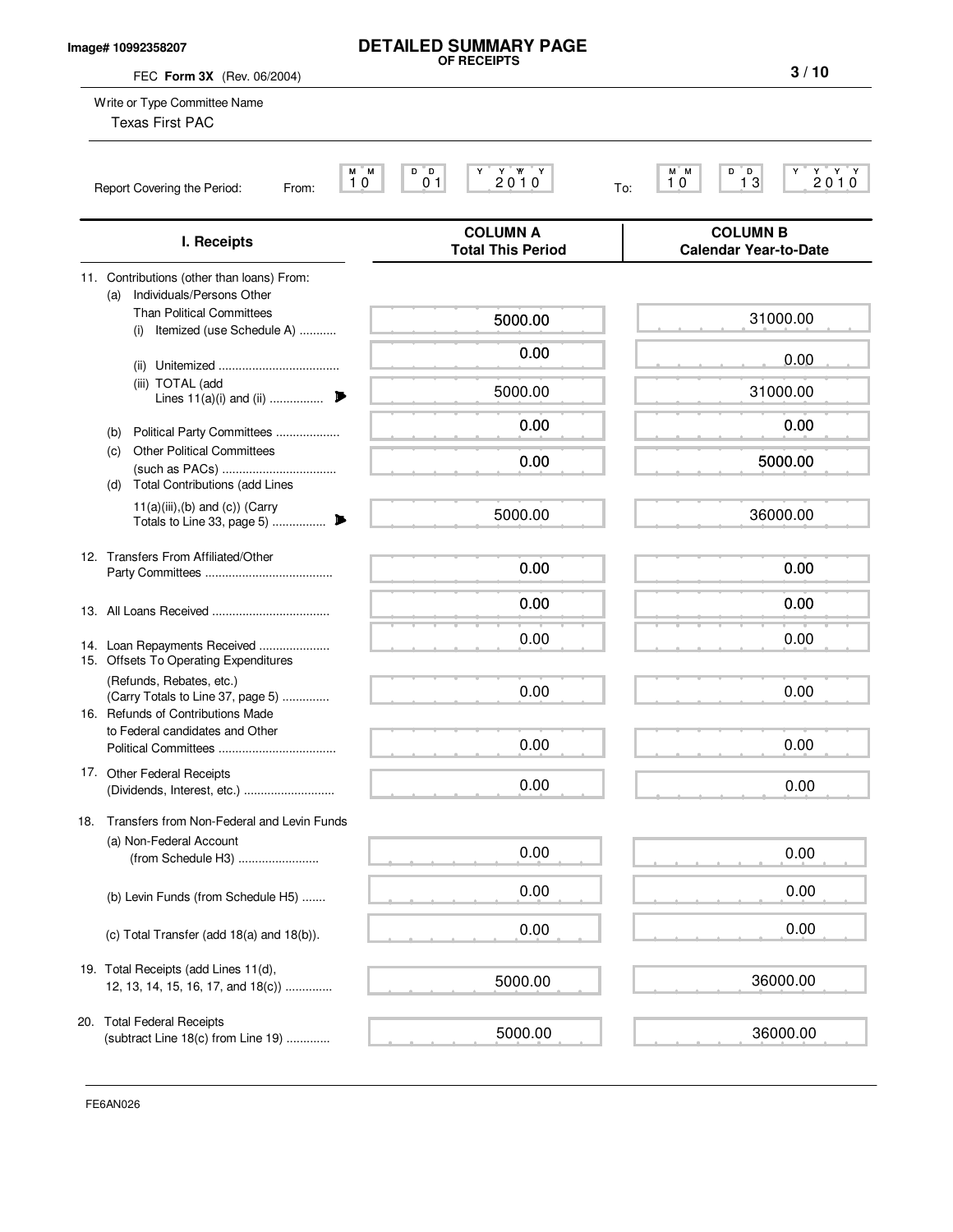#### **Image# 10992358208**

## **DETAILED SUMMARY PAGE**

|     | FEC Form 3X (Rev. 02/2003)                                                                    | of Disbursements                            | 4/10                                            |
|-----|-----------------------------------------------------------------------------------------------|---------------------------------------------|-------------------------------------------------|
|     | <b>II. DISBURSEMENTS</b>                                                                      | <b>COLUMN A</b><br><b>Total This Period</b> | <b>COLUMN B</b><br><b>Calendar Year-to-Date</b> |
|     | 21. Operating Expenditures:<br>Shared Federal/Non-Federal<br>(a)                              |                                             |                                                 |
|     | Activity (from Schedule H4)<br>(i)                                                            | 0.00                                        | 0.00                                            |
|     | Non-Federal Share<br>(ii)                                                                     | 0.00                                        | 0.00                                            |
|     | <b>Other Federal Operating</b><br>(b)                                                         |                                             | 1200.00                                         |
|     | (c) Total Operating Expenditures                                                              | 600.00                                      |                                                 |
|     | (add 21(a)(i), (a)(ii) and (b))                                                               | 600.00                                      | 1200.00                                         |
|     | 22. Transfers to Affiliated/Other Party                                                       |                                             |                                                 |
|     | 23. Contributions to                                                                          | 0.00                                        | 0.00                                            |
|     | Federal Candidates/Committees<br>and Other Political Committees                               | 7000.00                                     | 33000.00                                        |
|     | 24. Independent Expenditure                                                                   | 0.00                                        | 0.00                                            |
|     | 25. Coordinated Expenditures Made by Party                                                    |                                             |                                                 |
|     |                                                                                               | 0.00                                        | 0.00                                            |
| 26. | Loan Repayments Made                                                                          | 0.00                                        | 0.00                                            |
| 27. |                                                                                               | 0.00                                        | 0.00                                            |
| 28. | Refunds of Contributions To:<br>Individuals/Persons Other<br>(a)<br>Than Political Committees | 0.00                                        | 0.00                                            |
|     | <b>Political Party Committees</b><br>(b)                                                      | 0.00                                        | 0.00                                            |
|     | <b>Other Political Committees</b><br>(c)                                                      |                                             |                                                 |
|     |                                                                                               | 0.00                                        | 0.00                                            |
|     | <b>Total Contribution Refunds</b><br>(d)<br>(add Lines 28(a), (b), and (c))                   | 0.00                                        | 0.00                                            |
|     |                                                                                               |                                             |                                                 |
|     |                                                                                               | 0.00                                        | 0.00                                            |
|     | 30. Federal Election Activity (2 U.S.C 431(20))<br>(a) Shared Federal Election Activity       |                                             |                                                 |
|     | (from Schedule H6)                                                                            |                                             |                                                 |
|     | (i) Federal Share                                                                             | 0.00                                        | 0.00                                            |
|     | (ii) "Levin" Share                                                                            | 0.00                                        | 0.00                                            |
|     | (b) Federal Election Activity Paid Entirely<br>With Federal Funds                             | 0.00                                        | 0.00                                            |
|     | (c) Total Federal Election Activity (add<br>Lines $30(a)(i)$ , $30(a)(ii)$ and $30(b)$ )      | 0.00                                        | 0.00                                            |
| 31. | Total Disbursements (add Lines 21(c), 22,                                                     |                                             |                                                 |
|     | 23, 24, 25, 26, 27, 28(d), 29 and 30(c))                                                      | 7600.00                                     | 34200.00                                        |
| 32. | <b>Total Federal Disbursements</b>                                                            |                                             |                                                 |
|     | (subtract Line $21(a)(ii)$ and Line $30(a)(ii)$<br>from Line 31)                              | 7600.00                                     | 34200.00                                        |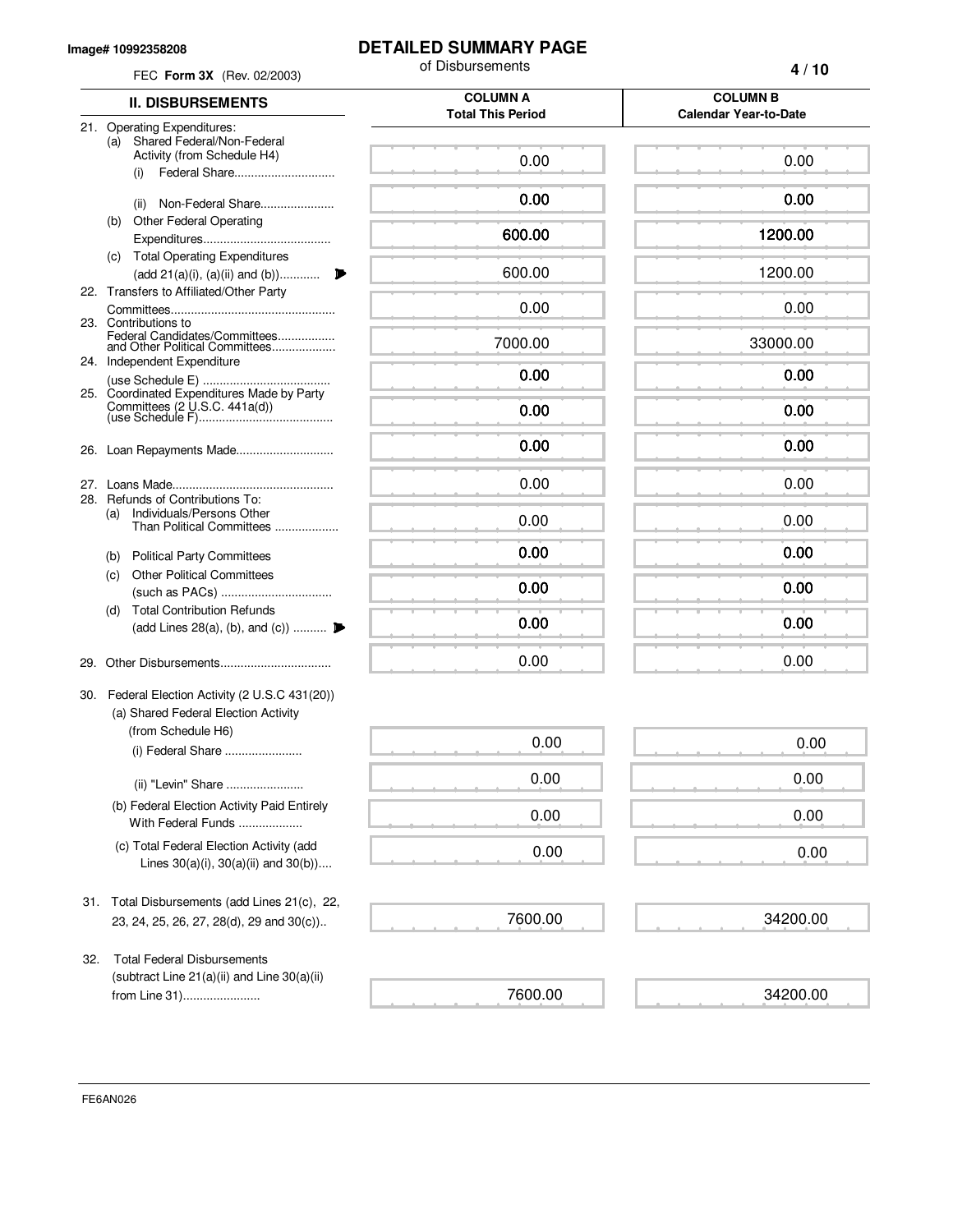## **DETAILED SUMMARY PAGE**

of Disbursements FEC **Form 3X** (Rev. 02/2003)

**5 / 10**

|     | III. Net Contributions/Operating<br><b>Expenditures</b>                                | <b>COLUMN A</b><br><b>Total This Period</b> | <b>COLUMN B</b><br><b>Calendar Year-to-Date</b> |
|-----|----------------------------------------------------------------------------------------|---------------------------------------------|-------------------------------------------------|
| 33. | Total Contributions (other than loans)                                                 | 5000.00                                     | 36000.00                                        |
| 34. | <b>Total Contribution Refunds</b>                                                      | 0.00                                        | 0.00                                            |
| 35. | Net Contributions (other than loans)<br>(subtract Line 34 from Line 33)                | 5000.00                                     | 36000.00                                        |
| 36. | <b>Total Federal Operating Expenditures</b><br>(add Line $21(a)(i)$ and Line $21(b)$ ) | 600.00                                      | 1200.00                                         |
| 37. | Offsets to Operating Expenditures                                                      | 0.00                                        | 0.00                                            |
| 38. | Net Operating Expenditures<br>(subtract Line 37 from Line 36)                          | 600.00                                      | 1200.00                                         |

FE6AN026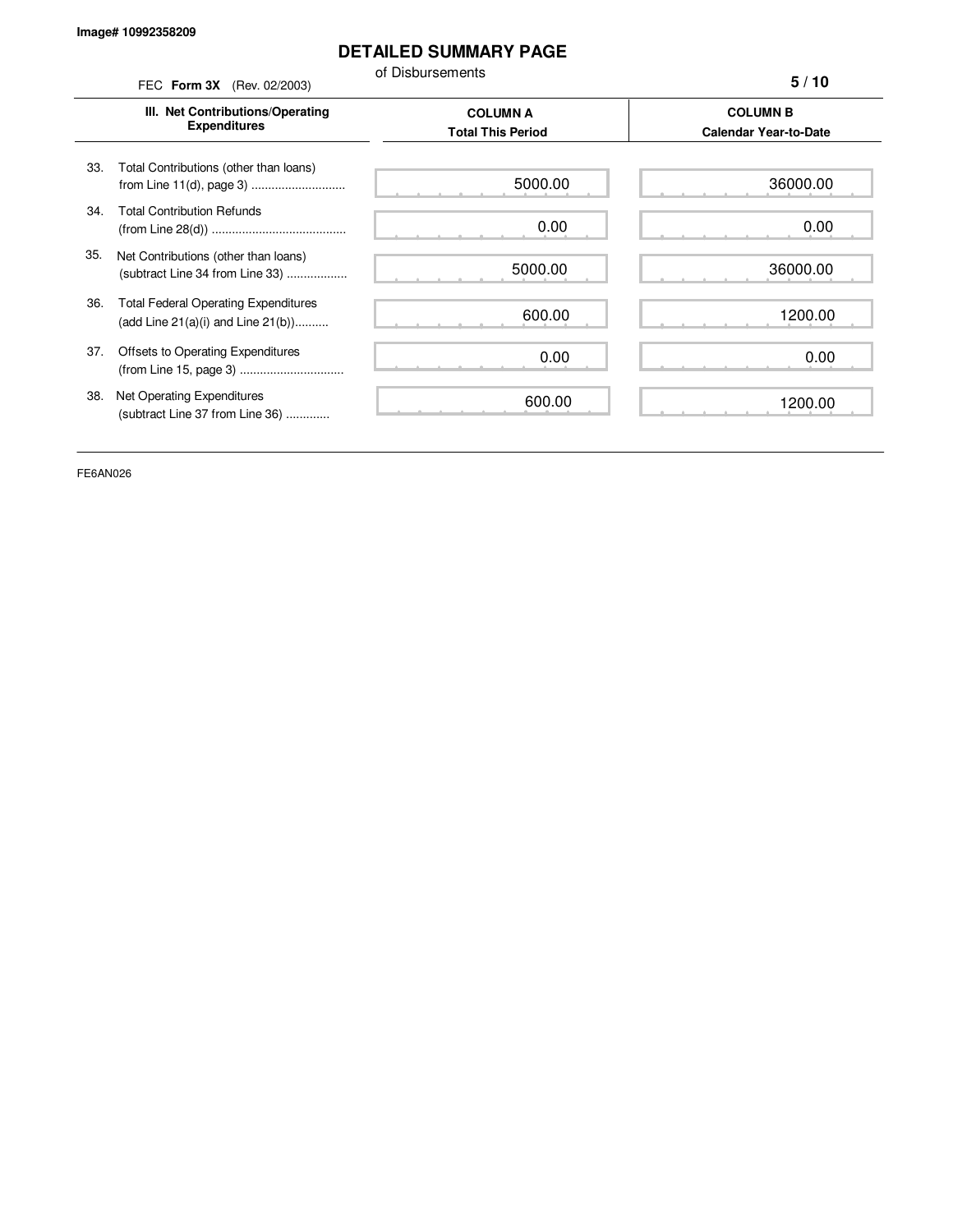|    | <b>SCHEDULE A (FEC Form 3X)</b><br><b>ITEMIZED RECEIPTS</b><br>Any information copied from such Reports and Statements may not be sold or used by any person for the purpose of soliciting contributions<br>or for commercial purposes, other than using the name and address of any political committee to solicit contributions from such committee.<br>NAME OF COMMITTEE (In Full)<br><b>Texas First PAC</b> |                            | Use separate schedule(s)<br>for each category of the<br><b>Detailed Summary Page</b> | PAGE 6/10<br>FOR LINE NUMBER:<br>(check only one)<br>$\pmb{\times}$<br>11a<br>11 <sub>b</sub><br>11c<br>12<br>14<br>13<br>15<br>16<br>17                                  |
|----|-----------------------------------------------------------------------------------------------------------------------------------------------------------------------------------------------------------------------------------------------------------------------------------------------------------------------------------------------------------------------------------------------------------------|----------------------------|--------------------------------------------------------------------------------------|---------------------------------------------------------------------------------------------------------------------------------------------------------------------------|
| А. | Full Name (Last, First, Middle Initial)<br>Jana Falic<br><b>Mailing Address</b><br>6100 Hollywood Blvd<br>FI <sub>7</sub><br>City<br>Hollywood<br>FEC ID number of contributing                                                                                                                                                                                                                                 | State<br>FL<br>C           | Zip Code<br>33024-7983                                                               | Date of Receipt<br>Y Y Y Y<br>$M$ $M$<br>D<br>$\overline{D}$<br>2010<br>10<br>0 <sub>2</sub><br>Transaction ID: C4960746<br>Amount of Each Receipt this Period<br>2500.00 |
|    | federal political committee.<br>Name of Employer<br>n/a<br>Receipt For:<br>Primary<br>General<br>Other (specify) $\blacktriangledown$                                                                                                                                                                                                                                                                           | Occupation<br>Homemaker    | Aggregate Year-to-Date<br>2500.00                                                    |                                                                                                                                                                           |
| В. | Full Name (Last, First, Middle Initial)<br>Simon Falic<br>6100 Hollywood Blvd<br>Mailing Address<br>$FI$ 7<br>City<br>Hollywood<br>FEC ID number of contributing<br>federal political committee.                                                                                                                                                                                                                | State<br>FL<br>$\mathbf C$ | Zip Code<br>33024-7983                                                               | Date of Receipt<br>$D$ $D$ $/$<br>Y<br>$Y - Y - Y$<br>$M$ $M$ /<br>2010<br>10<br>02<br>Transaction ID: C4960747<br>Amount of Each Receipt this Period<br>2500.00          |
|    | Name of Employer<br>Falic Group<br>Receipt For:<br>Primary<br>General<br>Other (specify) $\blacktriangledown$                                                                                                                                                                                                                                                                                                   | Occupation                 | Chairman & COO<br>Aggregate Year-to-Date<br>2500.00                                  |                                                                                                                                                                           |

|  | 5000.00 |
|--|---------|
|  | 5000.00 |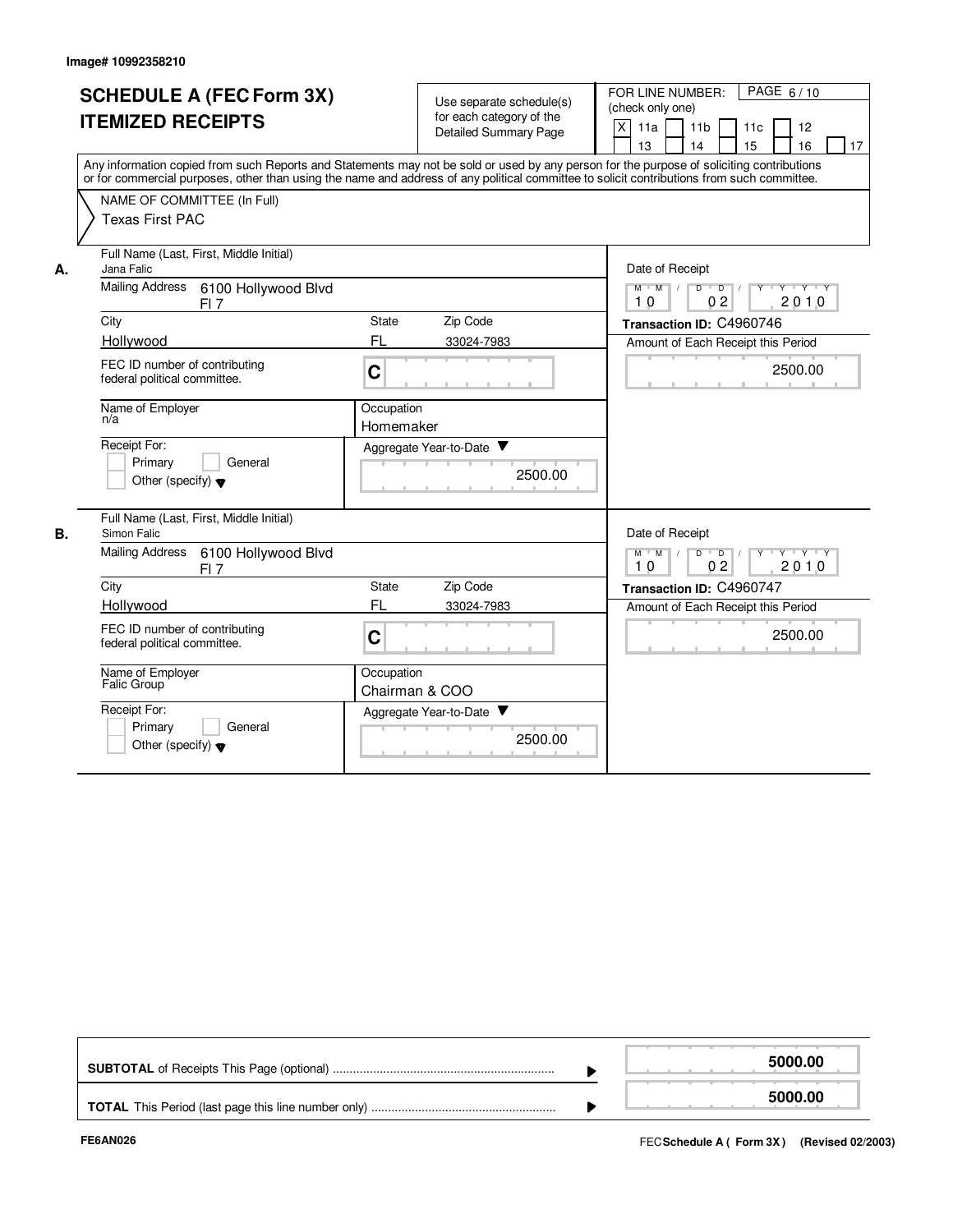| <b>SCHEDULE B (FEC Form 3X)</b> |                                                                                                                                                                                                                                                                                        |                   |                                                                      | Use separate schedule(s)                                 | (check only one)      | FOR LINE NUMBER:<br>PAGE 7/10 |                                                            |  |                       |                 |           |  |                                         |                       |
|---------------------------------|----------------------------------------------------------------------------------------------------------------------------------------------------------------------------------------------------------------------------------------------------------------------------------------|-------------------|----------------------------------------------------------------------|----------------------------------------------------------|-----------------------|-------------------------------|------------------------------------------------------------|--|-----------------------|-----------------|-----------|--|-----------------------------------------|-----------------------|
|                                 | <b>ITEMIZED DISBURSEMENTS</b>                                                                                                                                                                                                                                                          |                   |                                                                      | for each category of the<br><b>Detailed Summary Page</b> | 21 <sub>b</sub><br>27 |                               | 22<br>28a                                                  |  | 23<br>28 <sub>b</sub> |                 | 24<br>28c |  | 25<br>29                                | 26<br>30 <sub>b</sub> |
|                                 | Any Information copied from such Reports and Statements may not be sold or used by any person for the purpose of soliciting contributions<br>or for commercial purposes, other than using the name and address of any political committee to solicit contributions from such committee |                   |                                                                      |                                                          |                       |                               |                                                            |  |                       |                 |           |  |                                         |                       |
|                                 | NAME OF COMMITTEE (In Full)<br>Texas First PAC                                                                                                                                                                                                                                         |                   |                                                                      |                                                          |                       |                               |                                                            |  |                       |                 |           |  |                                         |                       |
| А.                              | Full Name (Last, First, Middle Initial)<br>NGP Software, Inc.                                                                                                                                                                                                                          |                   |                                                                      |                                                          |                       |                               | Transaction ID: D345719<br>Date of Disbursement<br>$M$ $M$ |  | D                     |                 |           |  |                                         |                       |
|                                 | <b>Mailing Address</b><br><b>Suite 1225</b>                                                                                                                                                                                                                                            | 1225 I Street, NW |                                                                      |                                                          |                       |                               | 10                                                         |  |                       | $0\overline{5}$ |           |  | $2010^y$                                |                       |
|                                 | City<br>Washington                                                                                                                                                                                                                                                                     |                   | <b>State</b><br>DC                                                   | Zip Code<br>20005                                        |                       |                               |                                                            |  |                       |                 |           |  | Amount of Each Disbursement this Period |                       |
|                                 | Purpose of Disbursement<br>Software                                                                                                                                                                                                                                                    |                   |                                                                      |                                                          |                       |                               |                                                            |  |                       |                 |           |  | 600.00                                  |                       |
|                                 | <b>Candidate Name</b>                                                                                                                                                                                                                                                                  |                   |                                                                      |                                                          | Category/<br>Type     |                               |                                                            |  |                       |                 |           |  |                                         |                       |
|                                 | Office Sought:<br>House<br>Senate<br>President                                                                                                                                                                                                                                         |                   | Disbursement For:<br>Primary<br>Other (specify) $\blacktriangledown$ | General                                                  |                       |                               |                                                            |  |                       |                 |           |  |                                         |                       |
|                                 | District:<br>State:                                                                                                                                                                                                                                                                    |                   |                                                                      |                                                          |                       |                               |                                                            |  |                       |                 |           |  |                                         |                       |

| FE6AN026 | FEC Schedule B ( Form 3X) (Revised 02/2003) |
|----------|---------------------------------------------|
|          | 600.00                                      |
|          | 600.00                                      |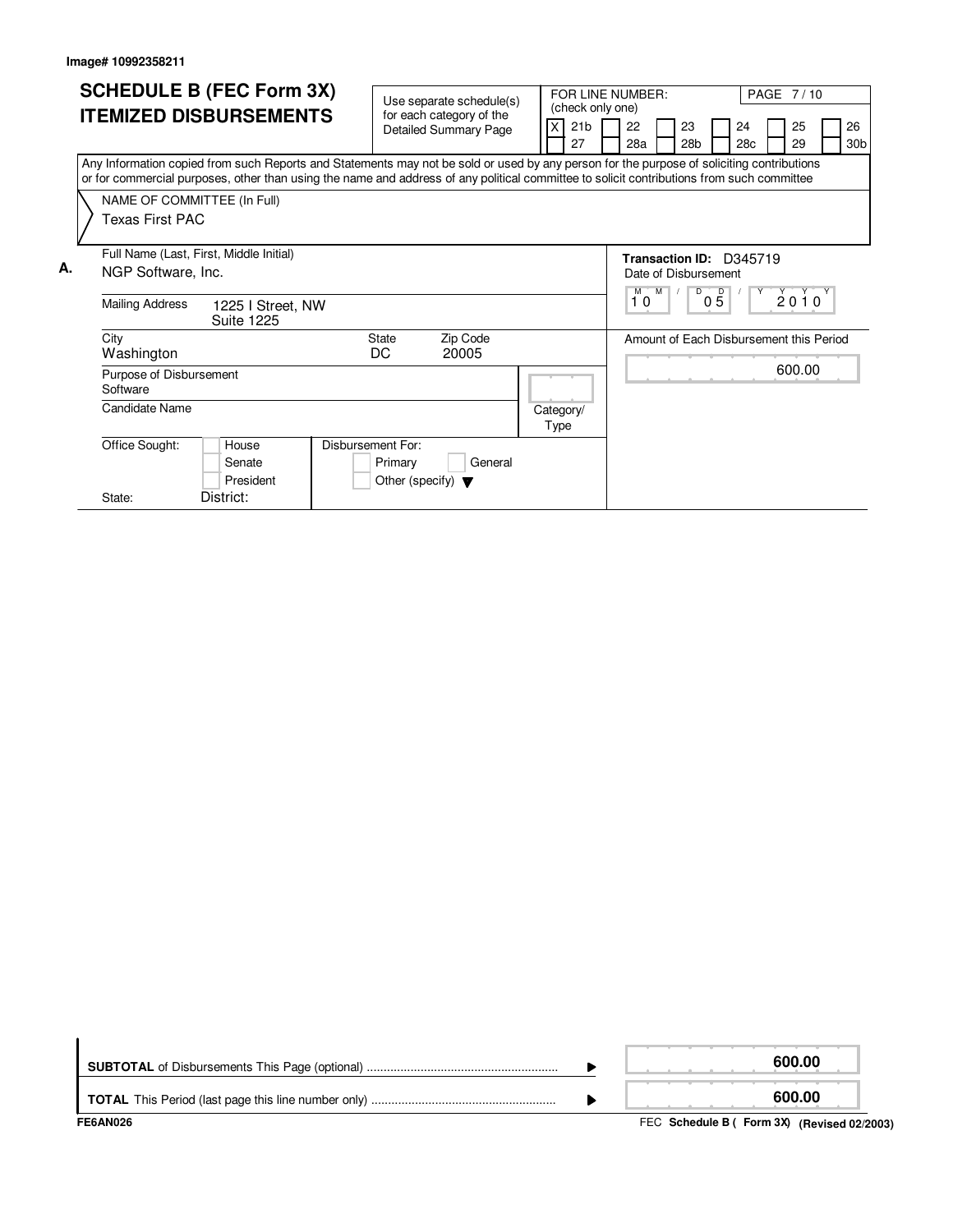| <b>SCHEDULE B (FEC Form 3X)</b>                                                                                                           | Use separate schedule(s)                                                                  | FOR LINE NUMBER:                                                                                         |                                                 | PAGE 8/10                                   |  |  |
|-------------------------------------------------------------------------------------------------------------------------------------------|-------------------------------------------------------------------------------------------|----------------------------------------------------------------------------------------------------------|-------------------------------------------------|---------------------------------------------|--|--|
| <b>ITEMIZED DISBURSEMENTS</b>                                                                                                             | for each category of the<br><b>Detailed Summary Page</b>                                  | (check only one)<br>21 <sub>b</sub><br>22<br>23<br>24<br>27<br>28a<br>28 <sub>b</sub><br>28 <sub>c</sub> |                                                 | 26<br>25<br>29<br>30 <sub>b</sub>           |  |  |
| Any Information copied from such Reports and Statements may not be sold or used by any person for the purpose of soliciting contributions |                                                                                           |                                                                                                          |                                                 |                                             |  |  |
| or for commercial purposes, other than using the name and address of any political committee to solicit contributions from such committee |                                                                                           |                                                                                                          |                                                 |                                             |  |  |
| NAME OF COMMITTEE (In Full)<br><b>Texas First PAC</b>                                                                                     |                                                                                           |                                                                                                          |                                                 |                                             |  |  |
| Full Name (Last, First, Middle Initial)                                                                                                   |                                                                                           |                                                                                                          | Transaction ID: D332477                         |                                             |  |  |
| CHILDERS FOR CONGRESS                                                                                                                     |                                                                                           |                                                                                                          | Date of Disbursement                            |                                             |  |  |
| <b>Mailing Address</b><br><b>PO BOX 177</b>                                                                                               |                                                                                           |                                                                                                          | M<br>D<br>М<br>10                               | $0\overline{5}$<br>$2010^y$                 |  |  |
| City<br><b>BOONEVILLE</b>                                                                                                                 | Zip Code<br><b>State</b><br><b>MS</b><br>38829                                            |                                                                                                          |                                                 | Amount of Each Disbursement this Period     |  |  |
| Purpose of Disbursement<br>Contribution                                                                                                   |                                                                                           |                                                                                                          |                                                 | 1000.00                                     |  |  |
| <b>Candidate Name</b><br>Travis W. Childers                                                                                               |                                                                                           | Category/<br>Type                                                                                        |                                                 |                                             |  |  |
| Office Sought:<br>$x$ House<br>Senate<br>President<br>State: MS<br>District: 01                                                           | Disbursement For:<br>2010<br>X General<br>Primary<br>Other (specify) $\blacktriangledown$ |                                                                                                          |                                                 |                                             |  |  |
| Full Name (Last, First, Middle Initial)<br>KATHY DAHLKEMPER FOR CONGRESS                                                                  |                                                                                           |                                                                                                          | Transaction ID: D345723<br>Date of Disbursement |                                             |  |  |
| <b>Mailing Address</b><br>PO Box 1045                                                                                                     |                                                                                           |                                                                                                          |                                                 |                                             |  |  |
| City<br>Erie                                                                                                                              | Zip Code<br>State<br>16512<br><b>PA</b>                                                   |                                                                                                          |                                                 | Amount of Each Disbursement this Period     |  |  |
| Purpose of Disbursement<br>Contribution                                                                                                   |                                                                                           |                                                                                                          | 1000.00                                         |                                             |  |  |
| Candidate Name<br>Kathleen A. Dahlkemper                                                                                                  | Category/<br>Type                                                                         |                                                                                                          |                                                 |                                             |  |  |
| $x$ House<br>Office Sought:<br>Senate<br>President<br>State: PA<br>District: 03                                                           | Disbursement For:<br>2010<br>X General<br>Primary<br>Other (specify) $\blacktriangledown$ |                                                                                                          |                                                 |                                             |  |  |
| Full Name (Last, First, Middle Initial)<br><b>HEATH SHULER FOR CONGRESS</b>                                                               |                                                                                           |                                                                                                          | Transaction ID: D332478<br>Date of Disbursement |                                             |  |  |
| <b>Mailing Address</b><br>PO Box 8446                                                                                                     |                                                                                           |                                                                                                          | M<br>D<br>10                                    | 05<br>2010                                  |  |  |
| City<br>Asheville                                                                                                                         | Zip Code<br>State<br>28814<br><b>NC</b>                                                   |                                                                                                          |                                                 | Amount of Each Disbursement this Period     |  |  |
| Purpose of Disbursement<br>Contribution                                                                                                   |                                                                                           |                                                                                                          |                                                 | 1000.00                                     |  |  |
| <b>Candidate Name</b><br><b>Heath Shuler</b>                                                                                              |                                                                                           | Category/<br>Type                                                                                        |                                                 |                                             |  |  |
| Office Sought:<br>$x$ House<br>Senate<br>President<br>State: NC<br>District: 11                                                           | 2010<br>Disbursement For:<br>Primary<br>X General<br>Other (specify) $\blacktriangledown$ |                                                                                                          |                                                 |                                             |  |  |
|                                                                                                                                           |                                                                                           | ▶                                                                                                        |                                                 | 3000.00                                     |  |  |
|                                                                                                                                           |                                                                                           | ▶                                                                                                        |                                                 |                                             |  |  |
| <b>FE6AN026</b>                                                                                                                           |                                                                                           |                                                                                                          |                                                 | FEC Schedule B ( Form 3X) (Revised 02/2003) |  |  |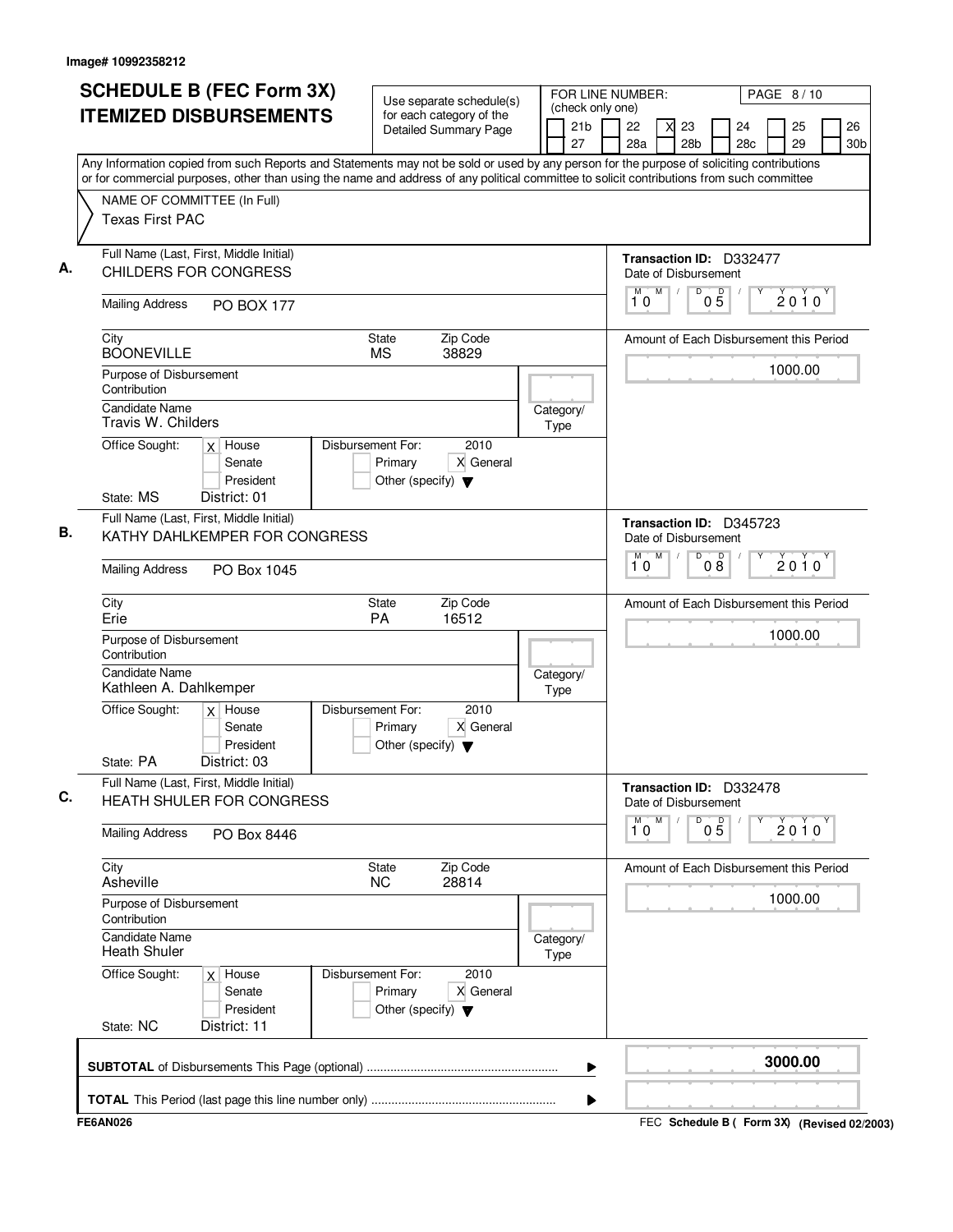| NAME OF COMMITTEE (In Full)<br><b>Texas First PAC</b><br>Full Name (Last, First, Middle Initial)<br><b>Mailing Address</b><br>City<br>Albuquerque<br>Purpose of Disbursement<br>Contribution<br><b>Candidate Name</b><br>Martin Heinrich<br>Office Sought:<br>State: NM<br>Full Name (Last, First, Middle Initial)<br><b>HOOSIERS FOR HILL</b><br><b>Mailing Address</b><br>City<br>Seymour<br>Purpose of Disbursement<br>Contribution<br><b>Candidate Name</b><br>Baron P. Hill<br>Office Sought: | MARTIN HEINRICH FOR CONGRESS<br>2118 CENTRAL AVENUE SE<br>#71<br>$x$ House<br>Senate<br>President<br>District: 01<br>PO Box 1071 | <b>State</b><br><b>NM</b><br>Disbursement For:<br>Primary<br>Other (specify) $\blacktriangledown$ | Zip Code<br>87106<br>2010<br>X General | Category/<br>Type | Any Information copied from such Reports and Statements may not be sold or used by any person for the purpose of soliciting contributions<br>or for commercial purposes, other than using the name and address of any political committee to solicit contributions from such committee<br>Transaction ID: D345722<br>Date of Disbursement<br>D<br>0 <sup>0</sup><br>M<br>$\sqrt{2}$<br>М<br>$2010^y$<br>10<br>Amount of Each Disbursement this Period<br>1000.00<br>Transaction ID: D345721<br>Date of Disbursement<br>M<br>$\overline{D}$<br>$0\overline{5}$<br>М<br>$2010^y$<br>10 |
|----------------------------------------------------------------------------------------------------------------------------------------------------------------------------------------------------------------------------------------------------------------------------------------------------------------------------------------------------------------------------------------------------------------------------------------------------------------------------------------------------|----------------------------------------------------------------------------------------------------------------------------------|---------------------------------------------------------------------------------------------------|----------------------------------------|-------------------|--------------------------------------------------------------------------------------------------------------------------------------------------------------------------------------------------------------------------------------------------------------------------------------------------------------------------------------------------------------------------------------------------------------------------------------------------------------------------------------------------------------------------------------------------------------------------------------|
|                                                                                                                                                                                                                                                                                                                                                                                                                                                                                                    |                                                                                                                                  |                                                                                                   |                                        |                   |                                                                                                                                                                                                                                                                                                                                                                                                                                                                                                                                                                                      |
|                                                                                                                                                                                                                                                                                                                                                                                                                                                                                                    |                                                                                                                                  |                                                                                                   |                                        |                   |                                                                                                                                                                                                                                                                                                                                                                                                                                                                                                                                                                                      |
|                                                                                                                                                                                                                                                                                                                                                                                                                                                                                                    |                                                                                                                                  |                                                                                                   |                                        |                   |                                                                                                                                                                                                                                                                                                                                                                                                                                                                                                                                                                                      |
|                                                                                                                                                                                                                                                                                                                                                                                                                                                                                                    |                                                                                                                                  |                                                                                                   |                                        |                   |                                                                                                                                                                                                                                                                                                                                                                                                                                                                                                                                                                                      |
|                                                                                                                                                                                                                                                                                                                                                                                                                                                                                                    |                                                                                                                                  |                                                                                                   |                                        |                   |                                                                                                                                                                                                                                                                                                                                                                                                                                                                                                                                                                                      |
|                                                                                                                                                                                                                                                                                                                                                                                                                                                                                                    |                                                                                                                                  |                                                                                                   |                                        |                   |                                                                                                                                                                                                                                                                                                                                                                                                                                                                                                                                                                                      |
|                                                                                                                                                                                                                                                                                                                                                                                                                                                                                                    |                                                                                                                                  |                                                                                                   |                                        |                   |                                                                                                                                                                                                                                                                                                                                                                                                                                                                                                                                                                                      |
|                                                                                                                                                                                                                                                                                                                                                                                                                                                                                                    |                                                                                                                                  |                                                                                                   |                                        |                   |                                                                                                                                                                                                                                                                                                                                                                                                                                                                                                                                                                                      |
|                                                                                                                                                                                                                                                                                                                                                                                                                                                                                                    |                                                                                                                                  |                                                                                                   |                                        |                   |                                                                                                                                                                                                                                                                                                                                                                                                                                                                                                                                                                                      |
|                                                                                                                                                                                                                                                                                                                                                                                                                                                                                                    |                                                                                                                                  |                                                                                                   |                                        |                   |                                                                                                                                                                                                                                                                                                                                                                                                                                                                                                                                                                                      |
|                                                                                                                                                                                                                                                                                                                                                                                                                                                                                                    |                                                                                                                                  | State<br>IN                                                                                       | Zip Code<br>47274                      |                   | Amount of Each Disbursement this Period                                                                                                                                                                                                                                                                                                                                                                                                                                                                                                                                              |
|                                                                                                                                                                                                                                                                                                                                                                                                                                                                                                    |                                                                                                                                  |                                                                                                   |                                        | Category/         | 1000.00                                                                                                                                                                                                                                                                                                                                                                                                                                                                                                                                                                              |
| State: IN                                                                                                                                                                                                                                                                                                                                                                                                                                                                                          | $x$ House<br>Senate<br>President<br>District: 09                                                                                 | Disbursement For:<br>Primary<br>Other (specify) $\blacktriangledown$                              | 2010<br>X General                      | Type              |                                                                                                                                                                                                                                                                                                                                                                                                                                                                                                                                                                                      |
| Full Name (Last, First, Middle Initial)<br><b>CARNEY FOR CONGRESS</b>                                                                                                                                                                                                                                                                                                                                                                                                                              |                                                                                                                                  |                                                                                                   |                                        |                   | Transaction ID: D332481<br>Date of Disbursement                                                                                                                                                                                                                                                                                                                                                                                                                                                                                                                                      |
| <b>Mailing Address</b>                                                                                                                                                                                                                                                                                                                                                                                                                                                                             | P.O. Box A                                                                                                                       |                                                                                                   |                                        |                   | M<br>M<br>D<br>$0\overline{5}$<br>$2010^y$<br>10                                                                                                                                                                                                                                                                                                                                                                                                                                                                                                                                     |
| City<br><b>Clarks Summit</b>                                                                                                                                                                                                                                                                                                                                                                                                                                                                       |                                                                                                                                  | State<br><b>PA</b>                                                                                | Zip Code<br>18411                      |                   | Amount of Each Disbursement this Period                                                                                                                                                                                                                                                                                                                                                                                                                                                                                                                                              |
| Purpose of Disbursement<br>Contribution                                                                                                                                                                                                                                                                                                                                                                                                                                                            |                                                                                                                                  |                                                                                                   |                                        |                   | 1000.00                                                                                                                                                                                                                                                                                                                                                                                                                                                                                                                                                                              |
| <b>Candidate Name</b><br>Christopher P. Carney                                                                                                                                                                                                                                                                                                                                                                                                                                                     |                                                                                                                                  |                                                                                                   |                                        | Category/<br>Type |                                                                                                                                                                                                                                                                                                                                                                                                                                                                                                                                                                                      |
| Office Sought:<br>State: PA                                                                                                                                                                                                                                                                                                                                                                                                                                                                        | $x$ House<br>Senate<br>President<br>District: 10                                                                                 | Disbursement For:<br>Primary<br>Other (specify) $\blacktriangledown$                              | 2010<br>X General                      |                   |                                                                                                                                                                                                                                                                                                                                                                                                                                                                                                                                                                                      |
|                                                                                                                                                                                                                                                                                                                                                                                                                                                                                                    |                                                                                                                                  |                                                                                                   |                                        | ▶                 | 3000.00                                                                                                                                                                                                                                                                                                                                                                                                                                                                                                                                                                              |

FEC **Schedule B ( ) Form 3X FE6AN026 (Revised 02/2003)**